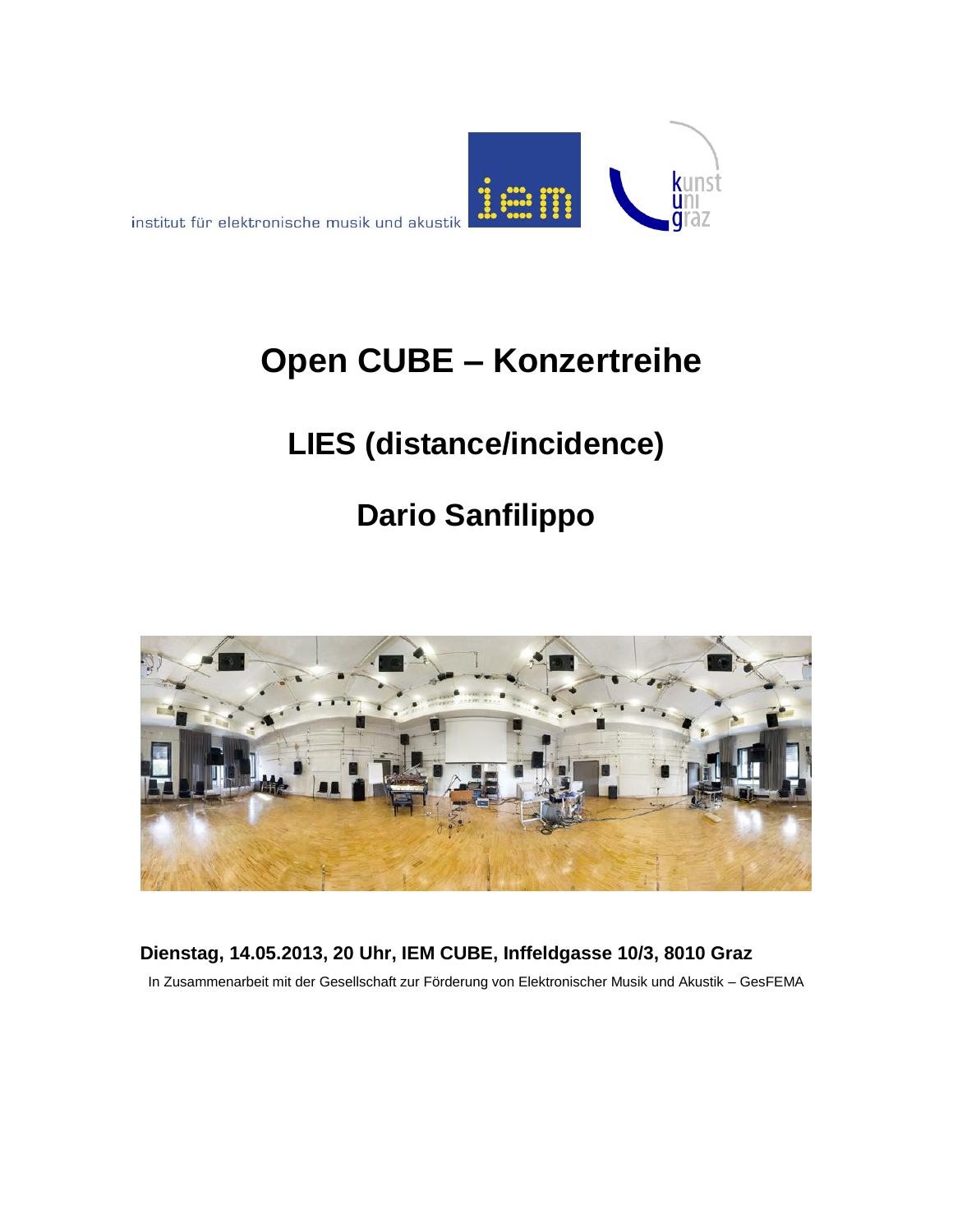#### **LIES (distance/incidence)**

LIES (distance/incidence) is a human-machine interaction improvised performance implementing complex dynamical systems based on analog and digital nonlinear feedback networks. The digital network consists of sound processing units where feedback coefficients are below the self-oscillating threshold, and where each unit has a different sensitivity to the intensity and spectral profile of input signals. The analog feedback network, englobing the digital network, consists of microphones and loudspeakers. When enough amplification is provided, self-oscillation occurs and the digital network enters an operating state: the two interdependent and interacting networks act as a single sound generator. No randomness or automated processes are implemented in the system, yet short- and long-term dynamical and unpredictable behaviors will be exhibited, where sound affects itself and autonomously evolves through time. The performer interacts with the system through the microphones by varying the distance from the loudspeakers (the feedback coefficient) and the angle of incidence with which they capture sounds (filtering), thus altering the relation the system has to itself, and exploring the anti/resonances of a 3D environment which is constantly mediating the whole process.

### **Dario Sanfilippo**

Dario Sanfilippo is a freelance composer, performer and sound artist whose research is focused on the study and exploration of complex dynamical feedback systems for non-conventional sound synthesis, improvised human-machine interaction performances, and autonomous sound installations.

His works and researches have been presented in international festivals and contemporary music events such as AudioArt Festival, CurvaMinore Festival, Acoustic Fields Festival, AudioVisiva Festival, Quiet Cue concert series, Live!iXem Festival, as well as Universities like Naples' L'Orientale, Bangor University, Queen Mary University of London; they have been selected for international conferences like International Computer Music Conference 2012, Sound and Music Computing 2011, Digital Music Research Network 2011, Colloquium of Musical Informatics 2010 and 2012, INTER/actions Symposium 2012, and they have been published for record labels such as Creative Sources, Die Schachtel and Idroscalo.

In 2005, his work "Chitarra Acustica Improvvisamente Stravolta" was selected for Live!iXem2005 from a board made up of Phill Niblock, Xavier Querél, Jeremy Bernstein and Domenico Sciajno; in 2007, "Pasto Nudo", a collaboration with singer Costanza Paternò was finalist in the italian National Art Award; and in 2012, his research paper "Towards a Typology of Feedback Systems", co-written with Andrea Valle, was the Best Paper Award winner at the International Computer Music Conference 2012. An expanded version of such paper is due to be published on Computer Music Journal, and he will soon publish an article on Interference Journal of Audio Culture.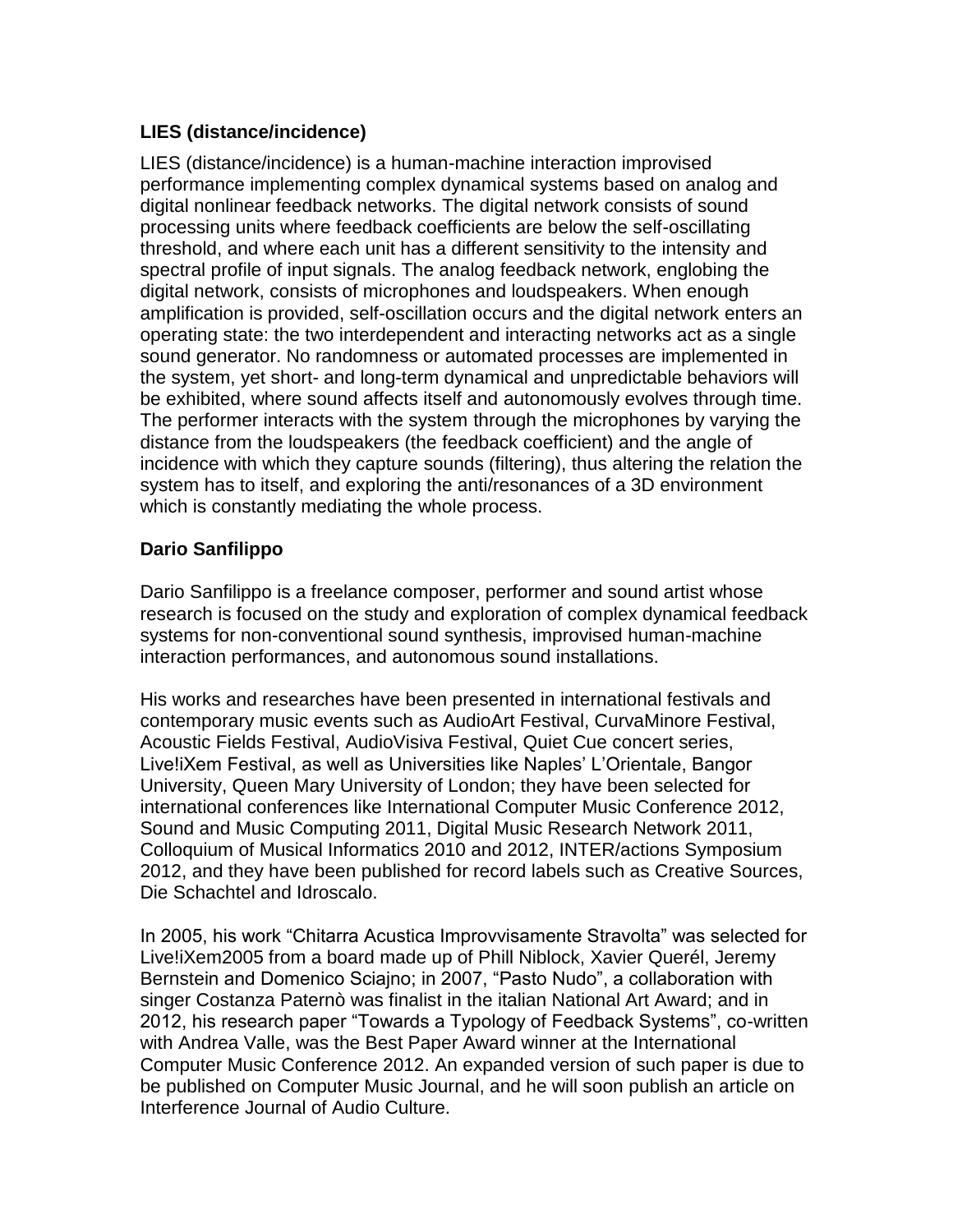In the course of the years, he has collaborated with artists such as Tim Hodgkinson, Thomas Lehn, Cat Hope, Peter Kutin, Andrea Valle, Birgit Ulher, SEC\_, Chris Galarreta.

He graduated in Music and New Technologies at the Conservatory of Trapani, and he is nowadays attending the Master's course in Electronic Music at the Conservatory of Naples, in the class of Agostino Di Scipio.